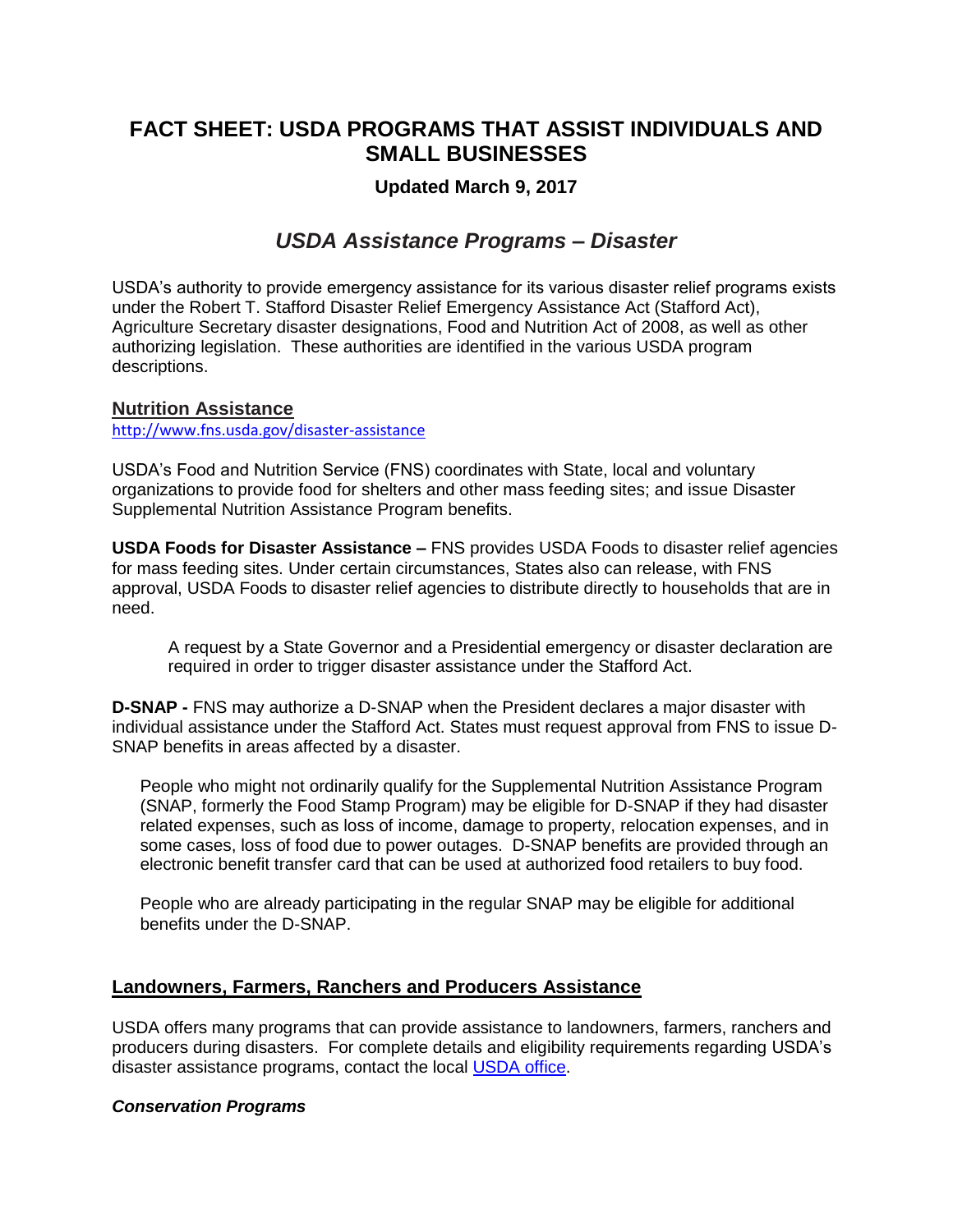**[Emergency Conservation Program](http://www.fsa.usda.gov/FSA/webapp?area=home&subject=copr&topic=ecp)** (ECP) - ECP provides funding for farmers and ranchers to rehabilitate farmland damaged by wind erosion, floods, hurricanes, or other natural disasters, and for carrying out emergency water conservation measures during periods of severe drought. The natural disaster must create new conservation problems, which, if not treated, would: impair or endanger the land; materially affect the productive capacity of the land; represent unusual damage which, except for wind erosion, is not the type likely to recur frequently in the same area; and be so costly to repair that Federal assistance is or will be required to return the land to productive agricultural use. Program availability is subject to the availability of funding.

**[Emergency Watershed Protection Program](http://www.nrcs.usda.gov/programs/ewp/)** (EWP) - The EWP program helps protect lives and property threatened by natural disasters such as floods, hurricanes, tornadoes, and wildfires. The program provides technical and financial assistance to preserve life and property threatened by excessive erosion and flooding. Owners, managers, and users of public, private, or tribal lands are eligible for EWP assistance if their watershed area has been damaged by a natural disaster. Program availability is subject to the availability of funding.

**[Emergency Watershed Protection Program –](http://www.nrcs.usda.gov/wps/portal/nrcs/main/national/programs/landscape/) Floodplain Easements** - The Emergency Watershed Protection Program Floodplain Easements provides for the purchase of floodplain easements as an emergency measure. Floodplain easements restore, protect, maintain, and enhance the functions of the floodplain; conserve natural values including fish and wildlife habitat, water quality, flood water retention, ground water recharge, and open space; reduce long-term federal disaster assistance; and safeguard lives and property from floods, drought, and the products of erosion. Program availability is subject to the availability of funding.

**[Emergency Forest Restoration Program](http://www.fsa.usda.gov/FSA/webapp?area=home&subject=diap&topic=efrp)** (EFRP) – This program provides payments to eligible owners of nonindustrial private forest (NIPF) land in order to carry out emergency measures to restore land damaged by a natural disaster. Program availability is subject to the availability of funding.

# **Crops**

## *Crop Losses*

**[Noninsured Crop Disaster Assistance Program](http://www.fsa.usda.gov/FSA/webapp?area=home&subject=diap&topic=nap)** (NAP) - NAP provides financial assistance to eligible producers affected by drought, flood, hurricane, or other natural disasters. NAP covers crop losses and planting prevented by disasters who have timely signed up for the program at the beginning of the crop year. Landowners, tenants, or sharecroppers who share in the risk of producing an eligible crop are eligible to sign up for the program. Eligible crops include agricultural commodities for which the catastrophic level of Federal crop insurance is unavailable.

**[Tree Assistance Program](http://www.fsa.usda.gov/FSA/webapp?area=home&subject=diap&topic=tap)** (TAP) – This program provides financial assistance to qualifying orchardists and nursery tree growers to replant or rehabilitate eligible trees, bushes, and vines damaged by natural disasters.

## **Livestock**

**[Livestock Forage Disaster Program](http://www.fsa.usda.gov/FSA/webapp?area=home&subject=diap&topic=lfp)** (LFP) – This program provides compensation to eligible livestock producers that have suffered grazing losses due to drought or fire on land that is native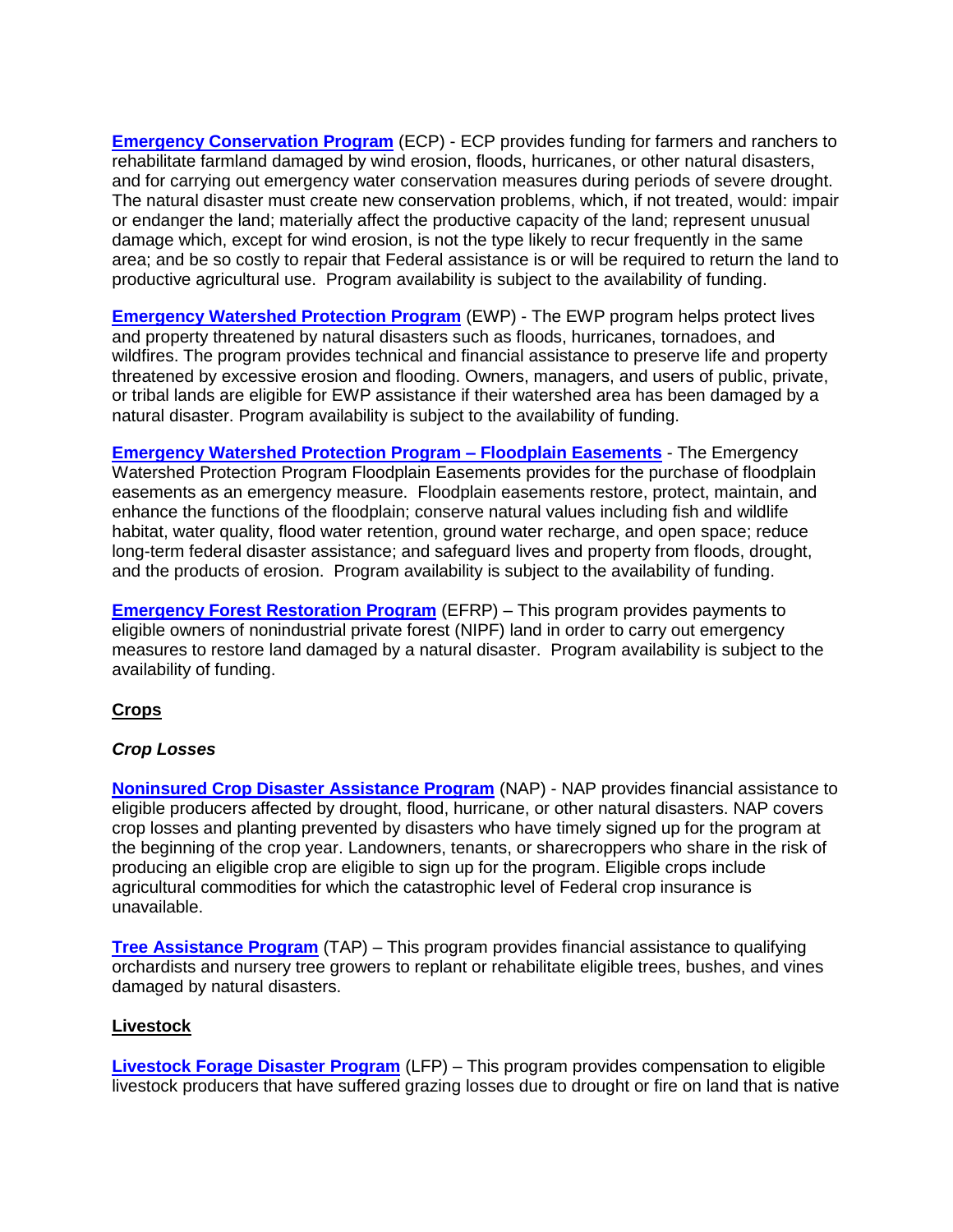or improved pastureland with permanent vegetative cover or that is planted specifically for grazing

**[Livestock Indemnity Program](http://www.fsa.usda.gov/FSA/webapp?area=home&subject=diap&topic=lip)** (LIP) – This program provides benefits to livestock producers for livestock deaths in excess of normal mortality caused by adverse weather or by attacks by animals reintroduced into the wild by the federal government.

**[Emergency Assistance for Livestock, Honeybees, and Farm-Raised Fish](http://www.fsa.usda.gov/FSA/webapp?area=home&subject=diap&topic=elap)** (ELAP) – This program provides emergency assistance to eligible producers of livestock, honeybees and farmraised fish for losses due to disease (including cattle tick fever), adverse weather or other conditions, such as blizzards and wildfires, not covered by LFP and LIP**.** 

## **Loans**

**[Emergency Loan Program](http://www.fsa.usda.gov/programs-and-services/farm-loan-programs/emergency-farm-loans/index)** (ELP) – This program is triggered when a quarantine is imposed by the Secretary, a natural disaster is designated by the Secretary, or a natural disaster or emergency is declared by the President under the Stafford Act.

FSA provides emergency loans to help producers recover from production and physical losses due to drought, flooding, other natural disasters, or quarantine. Emergency loans may be made to farmers and ranchers who own or operate land located in a county declared by the President as a disaster area or designated by the Secretary of Agriculture as a disaster area or quarantine area (for physical losses only, the FSA Administrator may authorize emergency loan assistance). All counties contiguous to the declared, designated, or quarantined primary counties also are eligible for Emergency loans. Emergency loan funds may be used to: restore or replace essential property; pay all or part of production costs associated with the disaster year; pay essential family living expenses; reorganize the farming operation; and refinance certain debts.

#### **Risk Management**

USDA's Risk Management Agency (RMA) is an agency that provides insurance to farmers and ranchers through private industry. For farmers and ranchers that have sustained crop damage, RMA will ensure that their claims will be processed in a timely manner.

## *Housing Assistance*

For emergency assistance with immediate housing contact FEMA. **<http://www.fema.gov/>**.

## **USDA Rural Development Single-Family Housing Loan Borrowers or Grant Recipients**:

*Natural Disaster Loans and Grants* are available -- in counties designated by the Presidential as a disaster area -- to help families whose Rural Development-financed homes were damaged or destroyed. To qualify:

Homes must be in a disaster area designated by the President;

Homeowners must verify that damage is the direct result of the disaster; and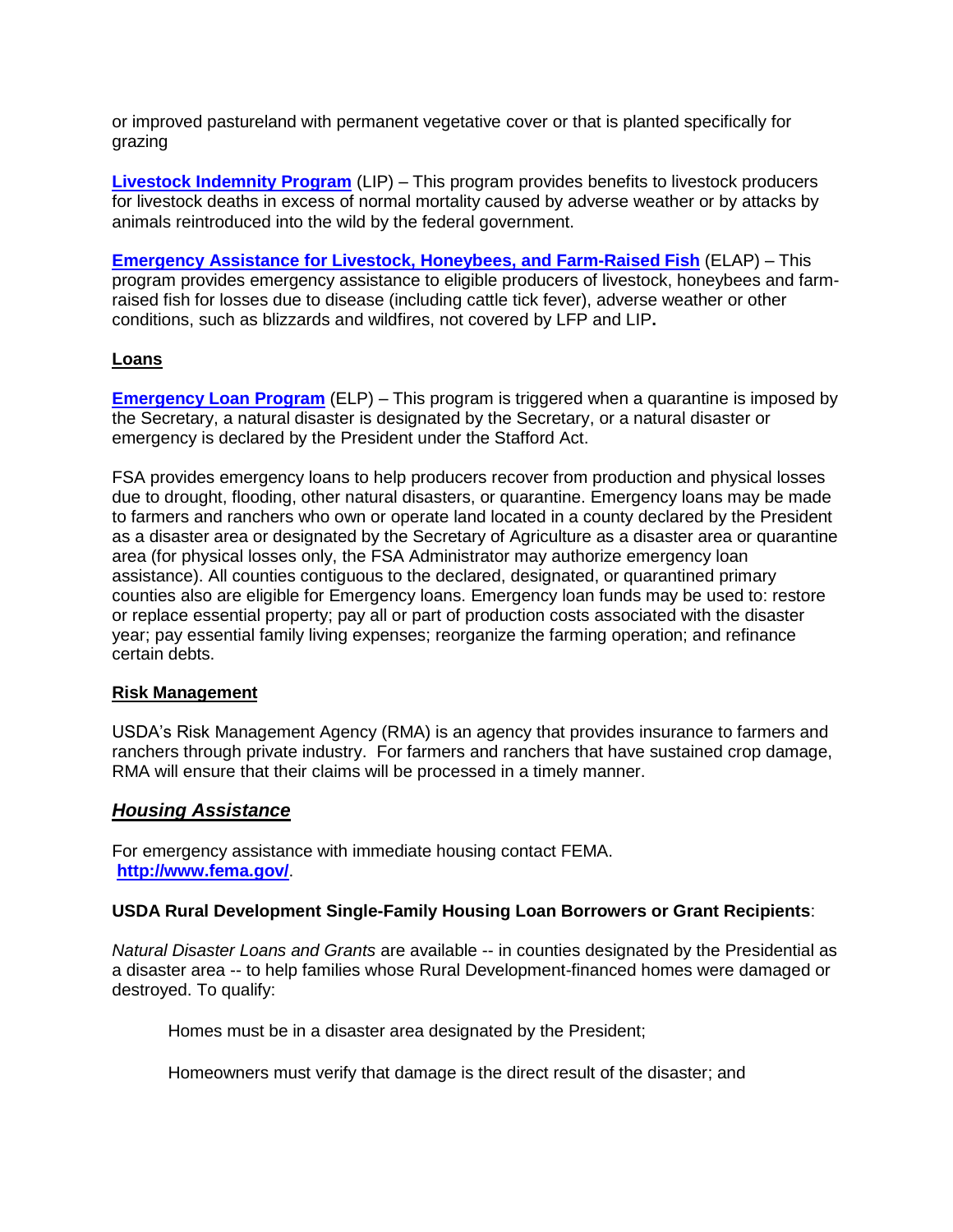Applicants and their homes must meet the all **[eligibility requirements](http://frwebgate.access.gpo.gov/cgi-bin/get-cfr.cgi?TITLE=7&PART=3550&SECTION=53&TYPE=TEXT)** for the **[single](http://www.rurdev.usda.gov/rhs/common/program_info.htm#SFH)[family housing](http://www.rurdev.usda.gov/rhs/common/program_info.htm#SFH)** program.

*Loan servicing options* are available to help families who experience financial problems after the disaster. Servicing options include:

Moratoriums -- a temporary period where no payment is required -- for up to 180 days for borrowers who have lost employment, sustained severe property damage or medical expenses

Reamortization -- rescheduling loan payments to determine a new monthly payment amount -- if needed following a moratorium or to resolve account delinquency

To request loan servicing assistance, borrowers should contact the *Centralized Servicing Center* at:

USDA Rural Development Centralized Servicing Center Attn.: Borrower Assistance Branch Special Assistance Section Post Office Box 66889 St. Louis, MO 63166 Phone: (800) 414-1226 TDD: (800) 438-1832

**Multi-Family Housing Loan Borrowers and Their Tenants -** Residents in Rural Developmentfinanced apartment complexes who are displaced by a natural disaster may apply for occupancy at any of our apartment complexes and receive special priority consideration for the next available unit. Displaced tenants who are receiving **[Rental Assistance](http://www.rurdev.usda.gov/rhs/mfh/brief_mfh_rra.htm)** may have their subsidy transferred if the complex they move to is eligible for the Rental Assistance program.

Although Rural Development expects borrowers' hazard insurance to cover damage costs associated with the disaster, we can consider temporary measures to reduce borrowers' financial burdens and work with them, if needed, to develop a servicing workout plan.

To request loan servicing assistance, borrowers should contact Multi-Family Housing Specialists in their **[State Office](http://www.rurdev.usda.gov/recd_map.html)**.

#### *Business Assistance*

Rural Development's business programs normally do not have disaster assistance authority. However, many of USDA Rural Development programs can help provide financial relief to small businesses as a result of natural disasters.

**[Business and Industry \(B&I\) Guaranteed Loan Programs](http://www.rurdev.usda.gov/rbs/busp/b&i_gar.htm)** - Under the B&I Guaranteed Loan Program, loans can be made to eligible entities including corporations, partnerships, cooperatives, Federally-recognized Indian Tribes, individuals, and other legal entities to provide financial assistance for a variety of purposes including capital expenditures, working capital, equipment, and refinancing. Purposes can include the repair and damage to businesses as a result of the natural disaster.